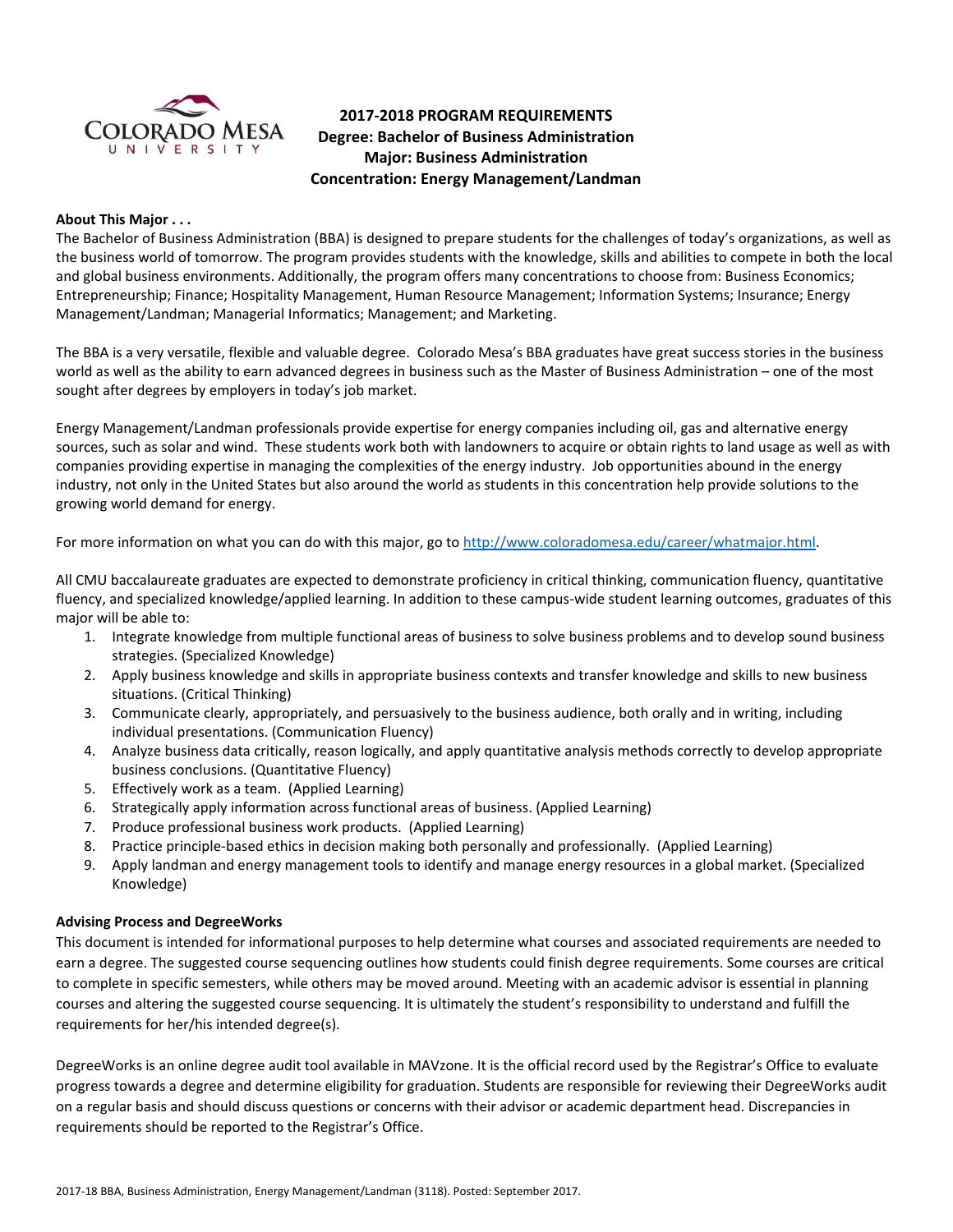#### **Graduation Process**

Students must complete the following in the first two months of the semester prior to completing their degree requirements:

- Review their DegreeWorks audit and create a plan that outlines how unmet requirements will be met in the final semester.
- Meet with their advisor and modify their plan as needed. The advisor must approve the final plan.
- Submit the "Intent to Graduate" form to the Registrar's Office to officially declare the intended graduation date and commencement ceremony plans.
- Register for all needed courses and complete all requirements for each degree sought.

Submission deadlines and commencement details can be found at [http://www.coloradomesa.edu/registrar/graduation.html.](http://www.coloradomesa.edu/registrar/graduation.html)

If a student's petition for graduation is denied, it will be her/his responsibility to consult the Registrar's Office regarding next steps.

#### **INSTITUTIONAL DEGREE REQUIREMENTS**

The following institutional degree requirements apply to all CMU baccalaureate degrees. Specific programs may have different requirements that must be met in addition to institutional requirements.

- 120 semester hours minimum.
- Students must complete a minimum of 30 of the last 60 hours of credit at CMU, with at least 15 semester hours in major discipline courses numbered 300 or higher.
- 40 upper-division credits (an alternative credit limit applies to the Bachelor of Applied Science degree).
- 2.00 cumulative GPA or higher in all CMU coursework.
- A course may only be used to fulfill one requirement for each degree/certificate.
- No more than six semester hours of independent study courses can be used toward the degree.
- Non-traditional credit, such as advanced placement, credit by examination, credit for prior learning, cooperative education and internships, cannot exceed 30 semester credit hours for a baccalaureate degree; A maximum of 15 of the 30 credits may be for cooperative education, internships, and practica.
- Pre-collegiate courses (usually numbered below 100) cannot be used for graduation.
- Capstone exit assessment/projects (e.g., Major Field Achievement Test) requirements are identified under Program-Specific Degree Requirements.
- The Catalog Year determines which program sheet and degree requirements a student must fulfill in order to graduate. Visit with your advisor or academic department to determine which catalog year and program requirements you should follow.
- See "Requirements for Undergraduate Degrees and Certificates" in the catalog for a complete list of graduation requirements.

#### **PROGRAM-SPECIFIC DEGREE REQUIREMENTS**

- To be admitted to the Bachelor of Business Administration program, certain prerequisites must be satisfied. Please see the Department Head of Business for complete requirements and application form.
- 2.0 cumulative GPA or higher in coursework toward the major content area.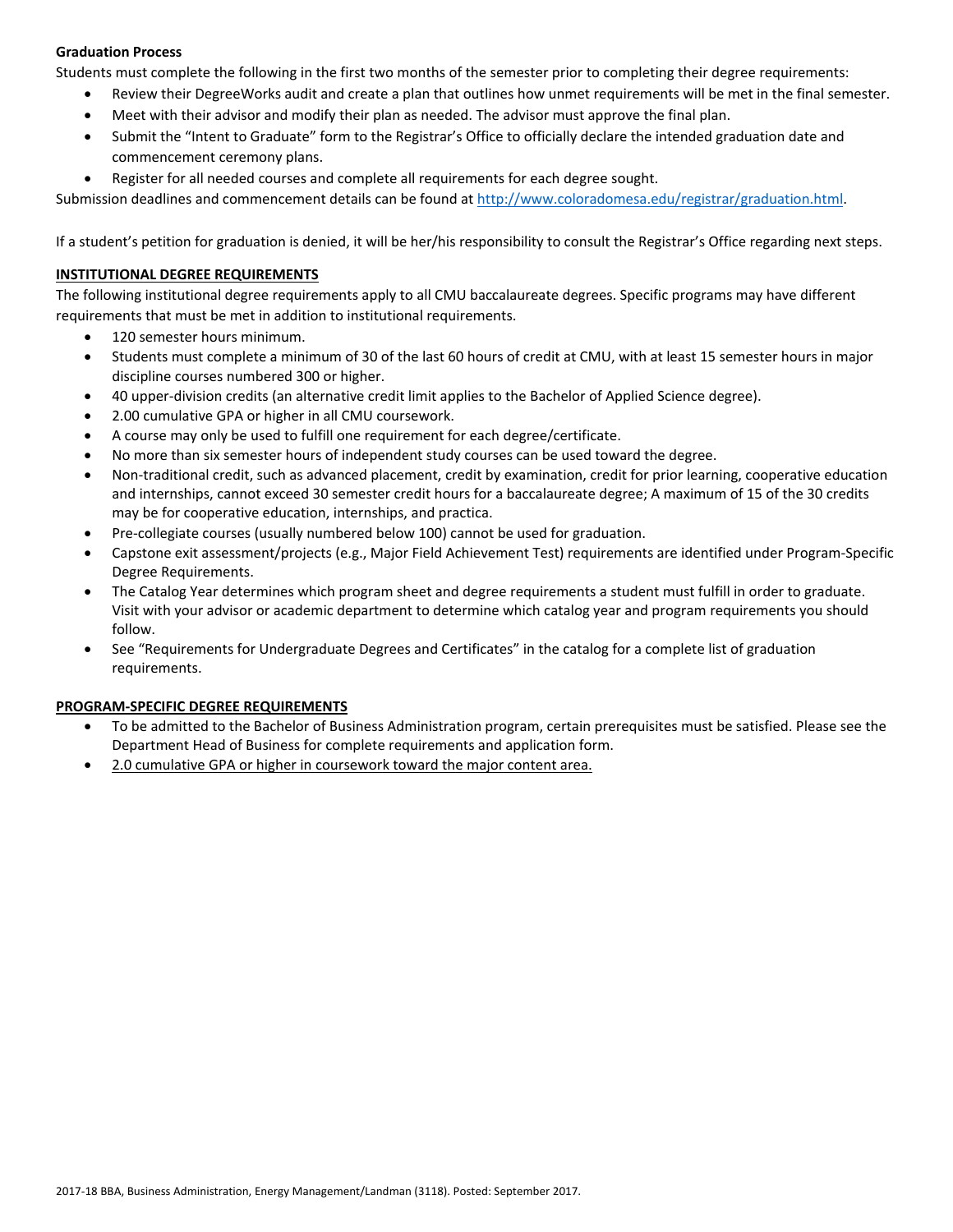#### **ESSENTIAL LEARNING REQUIREMENTS** (31 semester hours)

See the current catalog for a list of courses that fulfill the requirements below. If a course is an Essential Learning option and a requirement for your major, you must use it to fulfill the major requirement and make a different selection for the Essential Learning requirement.

**English** (6 semester hours, must receive a grade of "C" or better and must be completed by the time the student has 60 semester hours.)

- $\Box$  ENGL 111 English Composition (3)
- $\square$  ENGL 112 English Composition (3)

**Mathematics** (3 semester hours, must receive a grade of "C" or better, must be completed by the time the student has 60 semester hours.)

 MATH 113 - College Algebra (4) or higher (3 credits apply to the Essential Learning requirements and 1 credit applies to elective credit.)

#### **Humanities** (3 semester hours)

 $\Box$  Select one Humanities course (3)

#### **Social and Behavioral Sciences** (6 semester hours)

- $\square$  ECON 201 Principles of Macroeconomics (3)
- $\square$  ECON 202 Principles of Microeconomics (3)

#### **Natural Sciences** (7 semester hours)

- $\Box$  Select one Natural Sciences course (3)
- $\Box$  GEOL 111 Principles of Physical Geology (3)
- GEOL 111L Principles of Physical Geology Laboratory (1)

#### **History** (3 semester hours)

 $\Box$  Select one History course (3)

### **Fine Arts** (3 semester hours)

 $\Box$  Select one Fine Arts course (3)

#### **OTHER LOWER-DIVISION REQUIREMENTS**

#### **Wellness Requirement** (2 semester hours)

- $\Box$  KINE 100 Health and Wellness (1)
- $\Box$  Select one Activity course (1)

## **Essential Learning Capstone** (4 semester hours)

Essential Learning Capstone must be taken after completion of the Essential Learning English and Mathematics requirements, and when a student has earned between 45 and 75 hours.

- ESSL 290 Maverick Milestone (3)
- $\square$  ESSL 200 Essential Speech (1)

**FOUNDATION COURSES** (21 semester hours. These courses plus ECON 201, ECON 202, and Essential Learning Math & English requirements must be completed within the student's first 60 hours.)

- $\Box$  ACCT 201 Principles of Financial Accounting (3)
- $\Box$  ACCT 202 Principles of Managerial Accounting (3)
- BUGB 105 Freshman Business Seminar (3)
- $\Box$  BUGB 211 Business Communications (3)
- $\Box$  BUGB 231 Survey of Business Law (3)
- $\Box$  One of the following courses:
	- CISB 101 Business Information Technology (3)
	- CISB 205 Advanced Business Software (3)
- $\Box$  One of the following courses:
	- CISB 241 Introduction to Business Analysis (3)
	- STAT 241 Introduction to Business Analysis (3)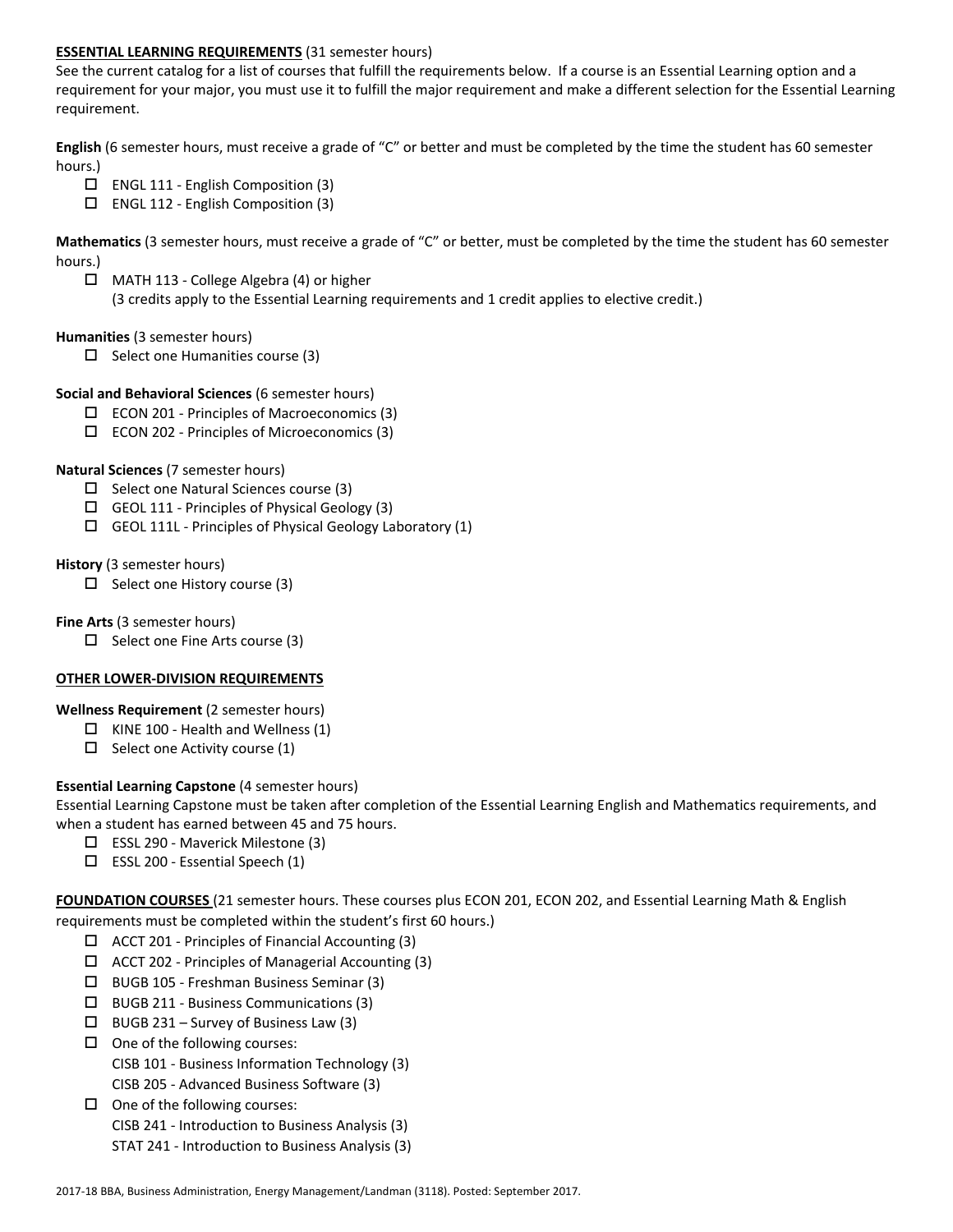#### **BBA: BUSINESS ADMINISTRATION, ENERGY MANAGEMENT/LANDMAN REQUIREMENTS** (60 semester hours)

**Business Administration Core** (30 semester hours)

- $\Box$  BUGB 401 International Business (3)
- $\square$  CISB 210 Fundamentals of Information Technology (3)
- $\Box$  FINA 301 Managerial Finance (3)
- MANG 201 Principles of Management (3)
- MANG 301 Organizational Behavior (3)
- HRMA 371 Human Resource Management (3)
- MANG 471 Operations Management (3)
- MANG 491 Business Strategy (3)
- $\Box$  MARK 231 Principles of Marketing (3)
- $\Box$  One of the following courses: CISB 341 - Quantitative Decision Making (3) MANG 341 - Quantitative Decision Making (3) MARK 350 - Marketing Research (3)

#### **Energy Management/Landman Concentration Courses** (30 semester hours)

- MANG 410 Effective Workplace Communication (3)
- $\Box$  EMGT 101 Energy Management Fundamentals (3)\*
- $\Box$  EMGT 102 Land Management Fundamentals (3)\*
- EMGT 350 Energy Development, Transportation, and Markets (3)
- EMGT 355 Landman Geo-Petrol-Engineering (3)
- $\Box$  EMGT 360 Real Property, Oil and Gas Law (3)
- EMGT 410 Energy Regulation and Compliance (3)
- $\Box$  EMGT 440 Energy Land Practices I (3)
- EMGT 450 Energy Land Practices II (3)
- EMGT 494 Energy Senior Seminar (3)

\* Consult with EMGT advisor for possibility of substituting another business course for this one if you possess equivalent work experience.

**GENERAL ELECTIVES** (All college level courses appearing on your final transcript, not listed above that will bring your total semester hours to 120 hours. 2 semester hours)

MATH 113 - College Algebra (1)

 $\Box$   $\underline{\hspace{1cm}}$   $\underline{\hspace{1cm}}$   $\underline{\hspace{1cm}}$   $\underline{\hspace{1cm}}$   $\overline{\hspace{1cm}}$   $\overline{\hspace{1cm}}$   $\overline{\hspace{1cm}}$   $\overline{\hspace{1cm}}$   $\overline{\hspace{1cm}}$   $\overline{\hspace{1cm}}$   $\overline{\hspace{1cm}}$   $\overline{\hspace{1cm}}$   $\overline{\hspace{1cm}}$   $\overline{\hspace{1cm}}$   $\overline{\hspace{1cm}}$   $\overline{\hspace{1cm}}$   $\overline{\hspace{1$